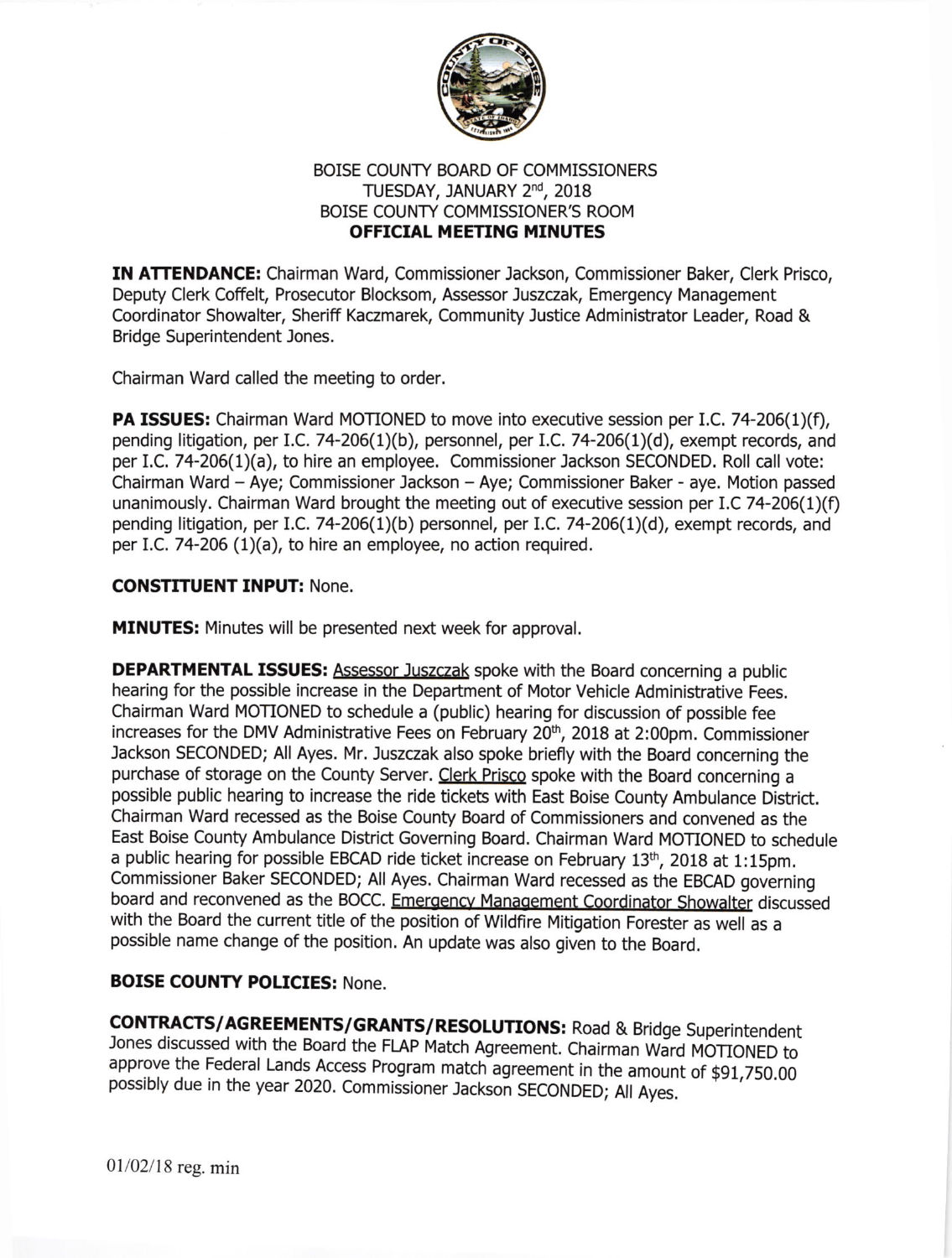**DEMAND WARRANTS:** One (1) Demand Warrant was presented to the Board for review. Commissioner Jackson MOTIONED to pay Talbert Hall in the amount of \$208.86 out of fund number 6-54 and account number 431-00. Commissioner Baker SECONDED; All Ayes.

INDIGENT: Chairman Ward MOTIONED to move into executive session for indigent per I.C. 74-206(1)(d), exempt records. Commissioner Jackson SECONDED, Roll call vote: Chairman Ward; Aye, Commissioner Jackson; Aye, Commissioner Baker; Aye, Motion passed unanimously. Coming out of executive session per I.C.  $74-206(1)(d)$ , exempt records, Chairman Ward MOTIONED in the case of 18-11-B to approve and sign the thirty one (31) day emergent case. Commissioner Jackson SECONDED; All Ayes. Chairman Ward MOTIONED in the case of 17-08-F to sign the approval. Commissioner Jackson SECONDED; to include rescinding the original denial. Commissioner Baker SECONDED; All Ayes.

PA ISSUES: Chairman Ward MOTIONED to move into executive session per I.C. 74-206(1)(f), pending litigation, per I.C. 74-206(1)(b), personnel, and per I.C. 74-206(1)(a), to hire an employee. Commissioner Jackson SECONDED. Roll call vote: Chairman Ward - Aye; Commissioner Jackson - Aye; Commissioner Baker-aye. Motion passed unanimously. Chairman Ward brought the meeting out of executive session per I.C 74-206(1)(f) pending litigation, per I.C. 74-206(1)(b) personnel, and per I.C. 74-206 (1)(a), to hire an employee, no action required,

### CANDIDATE INTERVIEWS: P&Z COMMISSION:

Anthony Rangus via phone was interviewed by the Board of Commissioners. Peter Scarborough was interviewed by the Board of Commissioners. Tim Fritzley was interviewed by the Board of Commissioners. Pam Sonnen via phone was interviewed by the Board of Commissioners.

PA ISSUES: Chairman Ward MOTIONED to move into executive session per I.C. 74-206(1)(f), pending litigation, per I.C. 74-206(1)(b), personnel, and per I.C. 74-206(1)(a), to hire an employee. Commissioner Jackson SECONDED. Roll call vote: Chairman Ward - Aye; Commissioner lackson - Aye; Commissioner Baker-aye. Motion passed unanimously. Chairman Ward brought the meeting out of executive session per I.C 74-206(1)(f) pending litigation, per I.C. 74-206(1)(b) personnel, and per I.C. 74-206 (1)(a), to hire an employee, Chairman Ward MOTIONED to (sign) send a letter rescinding a conditional offer of employment. Commissioner Baker SECONDED; All Ayes. Chairman Ward MOTIONED to appoint Tim Fritzley and Pam Sonnen to the two (2) vacant Planning & Zoning Commission Board seats, to complete the Board with all seven (7) seats full, Commissioner Jackson SECONDED; All Ayes.

# **MISCELLANEOUS AND CORRESPONDENCE:**

- Commissioner Discussion/Committee Reports were discussed briefly.<br>• Clerk Prisco presented to the Board, the full year of 2017 Amended
- . Clerk Prisco presented to the Board, the full year of 2017 Amended Auditor/Treasurer Joint Quarterly Reports, and explained why the reports required amending. There has been an ongoing issue within the Computer Arts program and for which a number of adjustments were made by the CAI vendor. Chairman Ward MOTIONED to approve the Auditor/Treasurer Joint Quarterly Reports for quarters one (1) through four (4) for the year of 2017 (as amended). Commissioner Baker SECONDED; All Ayes.
- . Future Agenda Topics were reviewed and discussed.